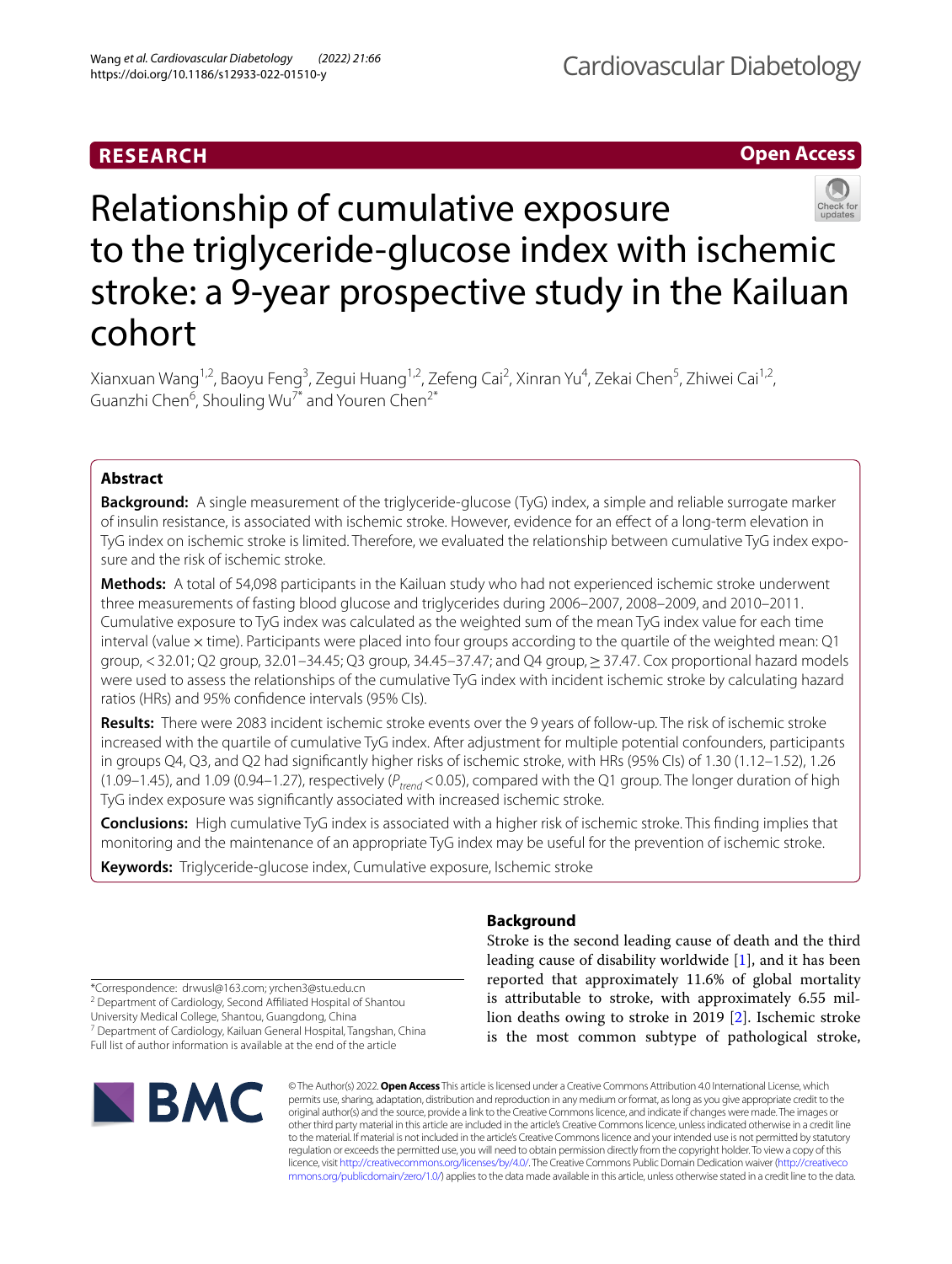accounting for 85% of all strokes  $[3]$  $[3]$ . Therefore, the prevention of stroke, and especially ischemic stroke, through better understanding and the reduction of risk factors, has signifcant implications for public health and clinical practice.

Insulin resistance (IR) is not only an important contributor to the progression of myocardial infarction, arterial stiffness, and metabolic syndrome  $[4-6]$  $[4-6]$ , but is also an independent risk factor for ischemic stroke [\[7](#page-8-3)]. Therefore, the early identification and control of IR may contribute to the prevention of ischemic stroke. The triglyceride-glucose (TyG) index, which is calculated using fasting blood glucose (FBG) and fasting triglyceride (TG) concentrations, has been reported to be a reliable and simple surrogate marker of IR  $[8, 9]$  $[8, 9]$  $[8, 9]$  $[8, 9]$ , and recent cohort studies have demonstrated that an increase in TyG index is a risk factor for ischemic stroke [\[10](#page-8-6), [11](#page-8-7)].

Most previous studies of the relationship between the TyG index and ischemic stroke used single measurements, but the TyG index is afected by many biological and pathological factors, such as age, diet, and medication  $[12]$  $[12]$ . Therefore, the relationship between cumulative TyG index and incident ischemic stroke remains to be fully characterized. In the present study, we aimed to evaluate the relationship of cumulative TyG index, which incorporates both the TyG index value and the duration of exposure to a high TyG index, with ischemic stroke using a large community-based prospective cohort derived from the Kailuan Study.

## **Methods**

## **Study population**

The Kailuan Study is an ongoing prospective communitybased cohort study to investigate the risk factors for cardiovascular diseases, cerebrovascular diseases and other non-communicable diseases, which has been described in detail elsewhere  $[13, 14]$  $[13, 14]$  $[13, 14]$  $[13, 14]$ . In briefly, the Kailuan Study was designed and initiated in 2006–2007 and a total of 101,510 participants were enrolled into participate the baseline surveys and the follow-up visits biennially. Up to now, the Kailuan cohort has completed seven circles of health assessments, including health assessments in 2006–2007, 2008–2009, 2010–2011, 2012–2013, 2014–2015, 2016–2017, and 2018–2019. According to standardized uniform design, face-to-face questionnaire interviews (demographic characteristics, disease history, lifestyles, etc.), physical examinations (body weight, height, waist circumference, blood pressure, etc.), and laboratory tests (fasting blood glucose, lipids profle, etc.) were conducted by trained physicians or nurses in every circle. The study was approved by the ethics committee of Kailuan Hospital. Written informed consent was obtained from all participants before every survey circle.

The present study was based on the Kailuan Study. Participants were included in the study if they had participated in the frst three circles of physical examinations. The survey in 2010–2011 was regarded as the index year, the start time-point of follow-up. After excluding participants with a history of ischemic stroke prior to the third physical examination (2010–2011), or missing data on FBG or TG at each examination, a total of 54,098 participants were included for analysis (Fig. [1](#page-2-0)).

## **Defnition of the TyG index**

The TyG index was calculated as  $\ln$  [TG (mg/dL)  $\times$  FBG  $(mg/dL)/2$  [[13](#page-8-9)]. Cumulative exposure to TyG index (cum-TyG) was calculated as the weighted sum of the mean TyG value for each visit: (TyG index<sub>2006</sub>+TyG  $index_{2008})/2 \times time_{1-2} + (TyG \text{ index}_{2008} + TyG)$ index<sub>2010</sub>)/2  $\times$  time<sub>2–3</sub>, where TyG index<sub>2006</sub>, TyG index<sub>2008</sub>, and TyG index<sub>2010</sub> represent the TyG index at the first, second, and third examinations, and time $_{1-2}$ and time<sub>2–3</sub> represent the participant-specific time intervals between consecutive examinations (in years) [[14\]](#page-8-10). The mean values of time<sub>1–2</sub> and time<sub>2–3</sub> were 2.07 and 1.97 years. We then placed the participants into four groups according to the quartile of cum-TyG: Q1 group,<32.01; Q2 group, 32.01–34.45; Q3 group, 34.45– 37.47; and Q4 group,  $\geq$  37.47.

Previous studies have shown that participants with a high TyG index are at a higher risk of ischemic stroke [[15\]](#page-8-11). In the present analysis, a high TyG index was defned as a TyG index higher than the appropriate cutoff value, which was determined using a time-dependent receiver operating characteristic (ROC) curve (Additional file  $1$ : Table S5). The duration of exposure to the TyG index was defned as the period of time during the study period in which a participant had a high TyG index: 0 years (TyG index less than the cut-off value at all three examinations), 2 years (TyG index higher than the cutoff value at one of the three examinations), 4 years (TyG index higher than the cut-off value at two of the three examinations), and 6 years (TyG index higher than the cut-of value at all three examinations).

## **Outcomes**

The outcome of the present study was the incidence of ischemic stroke. We used the ICD-10th revision code I63.x to identify cases of ischemic stroke  $[16]$ . Ischemic stroke was diagnosed on the basis of neurological signs, clinical symptoms, and neuroimaging, including computed tomography and magnetic resonance imaging, according to the World Health Organization criteria [\[17](#page-8-13)], which were consistently applied across all 11 hospitals. All the participants were followed from the index year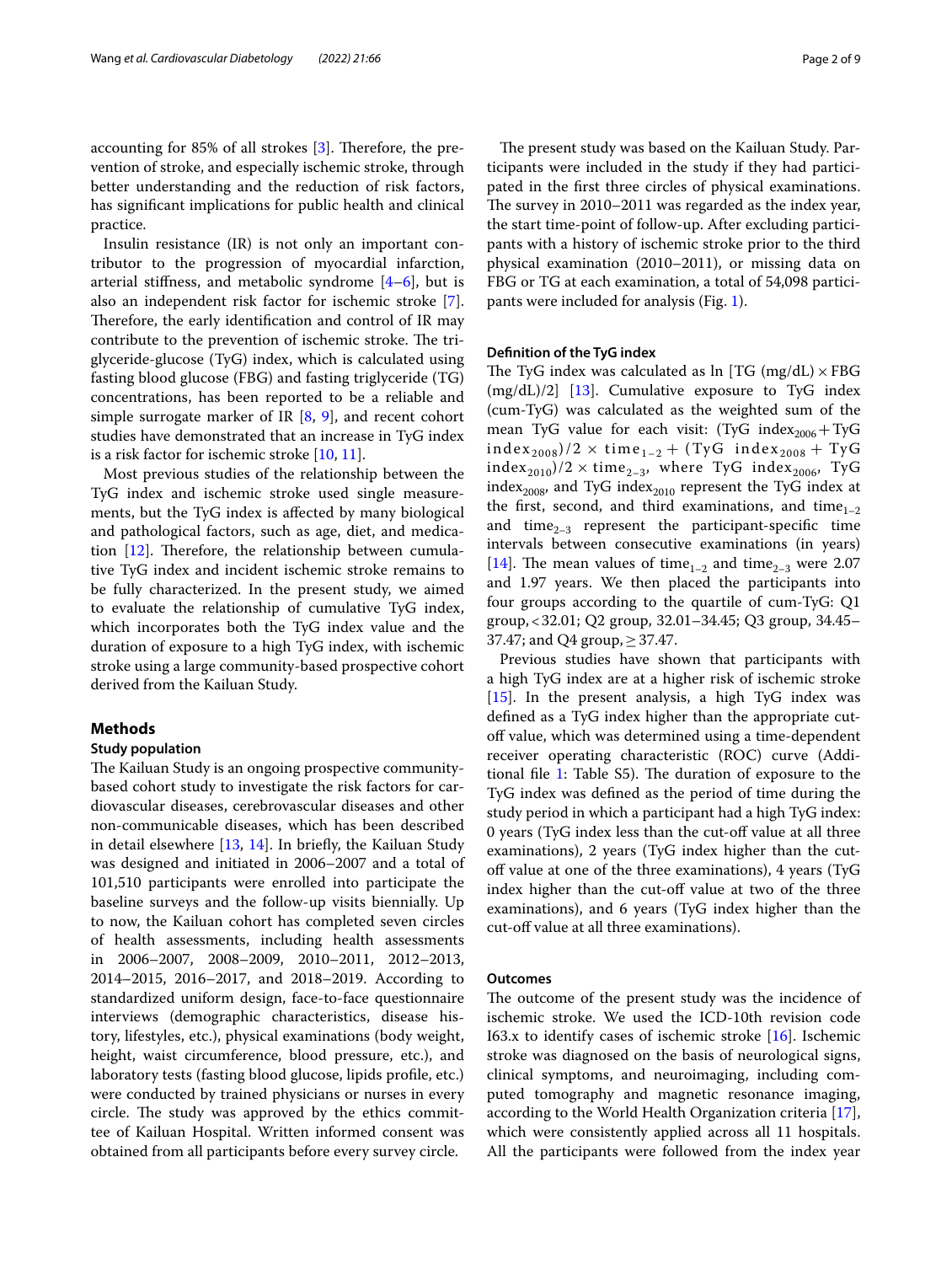

<span id="page-2-0"></span>to the frst of the date of death or ischemic stroke or 31 December 2019.

## **Data collection and defnitions**

All of the measurements were performed in a quiet, temperature-controlled room (22 °C–25 °C). All participants completed a questionnaire that collected information on their demographic characteristics (sex, age), personal health history (hypertension, diabetes, and CVD, use of antihypertensive, hyperglycemic, and lipid-lowering drugs) and lifestyle characteristics (smoking status, alcohol consumption habits, physical exercise habits) via face-to-face questionnaire interviews at each physical examination, as detailed else-where [[18](#page-8-14)]. A current smoker was defined as someone who smoked a mean of  $\geq 1$  cigarette per day during the preceding year, and participants were categorized as non-smokers or current smokers. An alcohol consumer was defined as someone who drank a mean of > 100 mL of alcohol per day for at least the preceding year, and participants were categorized as non-drinkers or current drinkers. Participants were categorized as undertaking physical exercise if they performed exercise  $\geq$  3

times per week for  $> 30$  min on each occasion [[19\]](#page-8-15). Participants were asked to wear light clothes and be barefoot when measuring anthropometric indices. Body weight and height were measured to the nearest 0.1 kg and 0.1 cm, respectively, by trained physicians under standardized conditions following a standardized protocol. Body mass index (BMI) was calculated as weight (kg) divided by height squared  $(m^2)$ . Blood pressure (BP) was measured by experienced physicians using the right arm of each participant in the seated position and a calibrated mercury sphygmomanometer after 15 min of rest [[20\]](#page-8-16). At least two BP measurements were made after 5 min of rest, and again if the diference between the two measurements was  $>$  5 mmHg. The mean values were used in analyses. Hypertension [\[21\]](#page-8-17) was defned as using a blood pressure  $\geq$  140/90 mmHg, the use of anti-hypertensive medication, or a self-reported history of hypertension. Diabetes [[22\]](#page-8-18) was defned using an  $FBG \geq 7.0$  mmol/L, the use of hypoglycemic drugs, or a self-reported history of diabetes. Lipid-lowering drugs were defned as drugs that lower blood lipid levels [[23](#page-8-19)], such as statins, nicotinic acid, fbric acid derivatives (fbrates).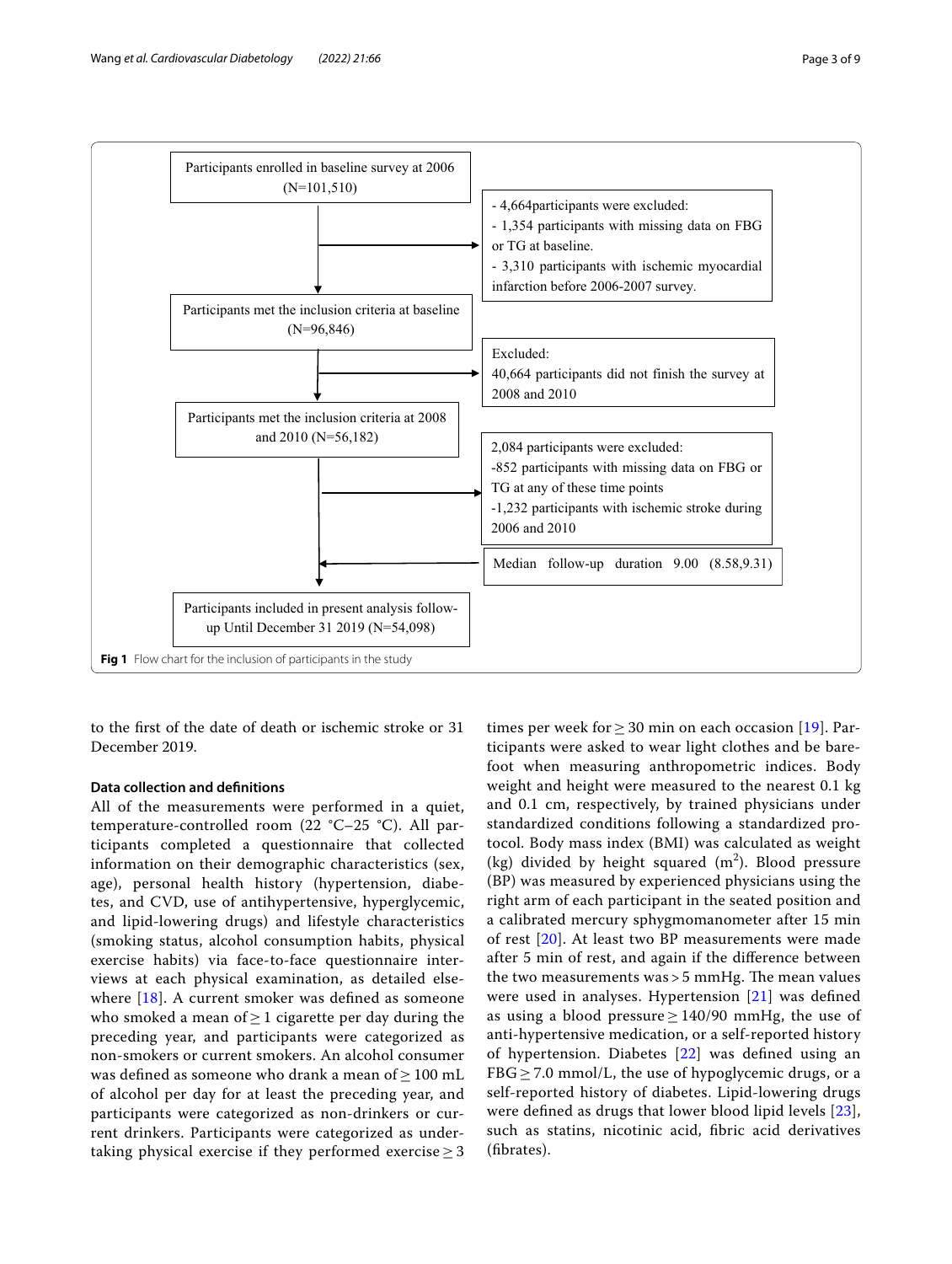ured using a Hitachi 7600 autoanalyzer (Tokyo, Japan) at the central laboratory of Kailuan General Hospital.

#### **Statistical analysis**

Continuous, normally distributed data are summarized as mean $\pm$ standard deviation ( $\overline{x} \pm s$ ) and one-way analysis of variance was used for comparisons between multiple groups. Continuous, skewed data are summarized as median and interquartile range (25%, 75%) and the Wilcoxon rank-sum test was used for comparisons between groups. Categorical variables are summarized as number and percentage (%) and the chi-square test was used for comparisons between groups. Diferences of basic characteristics between four groups were compared with Bonferoni correction. The cumulative incidences of new-onset ischemic stroke for each group were calculated using the Kaplan–Meier method and these were compared using the log-rank test. Two Cox proportional hazard models were used to evaluate the relationships of the cum-TyG index and the duration of exposure to high TyG index with ischemic stroke by calculating the hazard ratios (HRs) and 95% confdence intervals (95% CIs). To reduce the efect of confounding factors, the univariate and multivariate Cox regression model was used to analyze the independent infuencing factors of ischemic stroke. The variables inputted for multivariate Cox regression model were variables with a *P*-value < 0.1 (by univariate analyses). In addition, although univariate analysis results suggested that alcohol consumption was not associated with ischemic stroke, previous studies found that was strongly correlated [\[24](#page-8-20)]. We included the alcohol consumption in the fnal analysis. Data outcomes of the Cox model were listed as the HR, with a 95% CI. To assess the relationships of the cumulative TyG index, three Cox proportional hazard models were modelled with enter selection approach for covariables. In model 1, age (continuous variable, years) and sex (categorical variable, men or women) were adjusted. In Model 2, LDL-C (continuous variable, mmol/L), HDL-C (continuous variable, mmol/L), BMI (continuous variable, kg/m<sup>2</sup>), hs-CRP (continuous variable, mg/L), smoking status (categorical variable, smoker or non-smoker), alcohol consumption habits (categorical variable, drinker or non-drinker), physical exercise habits (categorical variable, active or inactive), hypertension (categorical variable, yes or no), diabetes mellitus (categorical variable, yes or no), and the use of lipid-lowering drugs (categorical variable, yes or no) were further adjusted. In model 3 the TyG index

(continuous variable) at baseline was further adjusted. The optimum cut-off value of the TyG index for the risk of incident ischemic stroke was determined using timedependent ROC curve analysis. The optimal cut-off value of the TyG index was identifed using the maximum value of the Youden index, which was calculated as sensitivity+specifcity−1. On the whole, there were few missing data in our final analysis dataset  $\left( < 2\% \right)$ , and the counts and proportions of missing data for covariates are presented below. We used multiple imputation by chained equations to impute missing value for covariates [[25](#page-8-21)] and the details of the missing covariates are presented in Additional fle [1](#page-7-2): Table S2.

The data were also analyzed after stratification for age and sex. To test the robustness of our fndings, the following sensitivity analyses were performed: (1) the exclusion of individuals who developed ischemic strokerelated endpoints within a year ( $n=381$ ); (2) the exclusion of participants who underwent treatment with anti-hypertensive, hypoglycemic, or lipid-lowering medications ( $n=11,153$ ); (3) the exclusion of participants with abnormal FBG ( $\geq$  7.0 mmol/L) at baseline (n=4306); and (4) Considered that we had adjusted for hypertension in the model 3, we did not adjust for SBP. However, we found that SBP was strongly correlated with ischemic stroke in univariate analysis, we further adjusted for SBP.

We used SAS version 9.4 (SAS Institute, Cary, NC, USA) and R software (version 4.0.2) for the analyses, and a two-sided *P* value of<0.05 was considered to represent statistical signifcance.

## **Results**

## **Characteristics of the study participants**

A total of 54,098 participants were included in the present study. Their mean age was  $49.03 \pm 11.84$  years, and 76.08% were men. The baseline clinical and biochemical characteristics of the participants, categorized according to cum-TyG quartile, are shown in Table [1.](#page-4-0) Compared with Q1–Q3, participants in the Q4 tended to be older, have higher BMI, SBP, DBP, cum-TyG index, poorer metabolic profle (FBG, TG, LDL-C and hs-CRP), and with higher prevalence of hypertension and diabetes (*P*<0.01).

## **Univariate Cox regression analyses and multivariate Cox regression analyses for ischemic stroke**

Univariate Cox proportional-hazards regression showed that cum-TyG index, age, gender, BMI, SBP, DBP, HDL-C, LDL-C, hs-CRP, smoking, physical exercise, taking lipid-lowering drugs, hypertension, and diabetes were signifcantly associated with ischemic stroke (*P* < 0.05, Table [2](#page-5-0)). Multivariate Cox proportional-hazards regression analysis revealed that cum-TyG index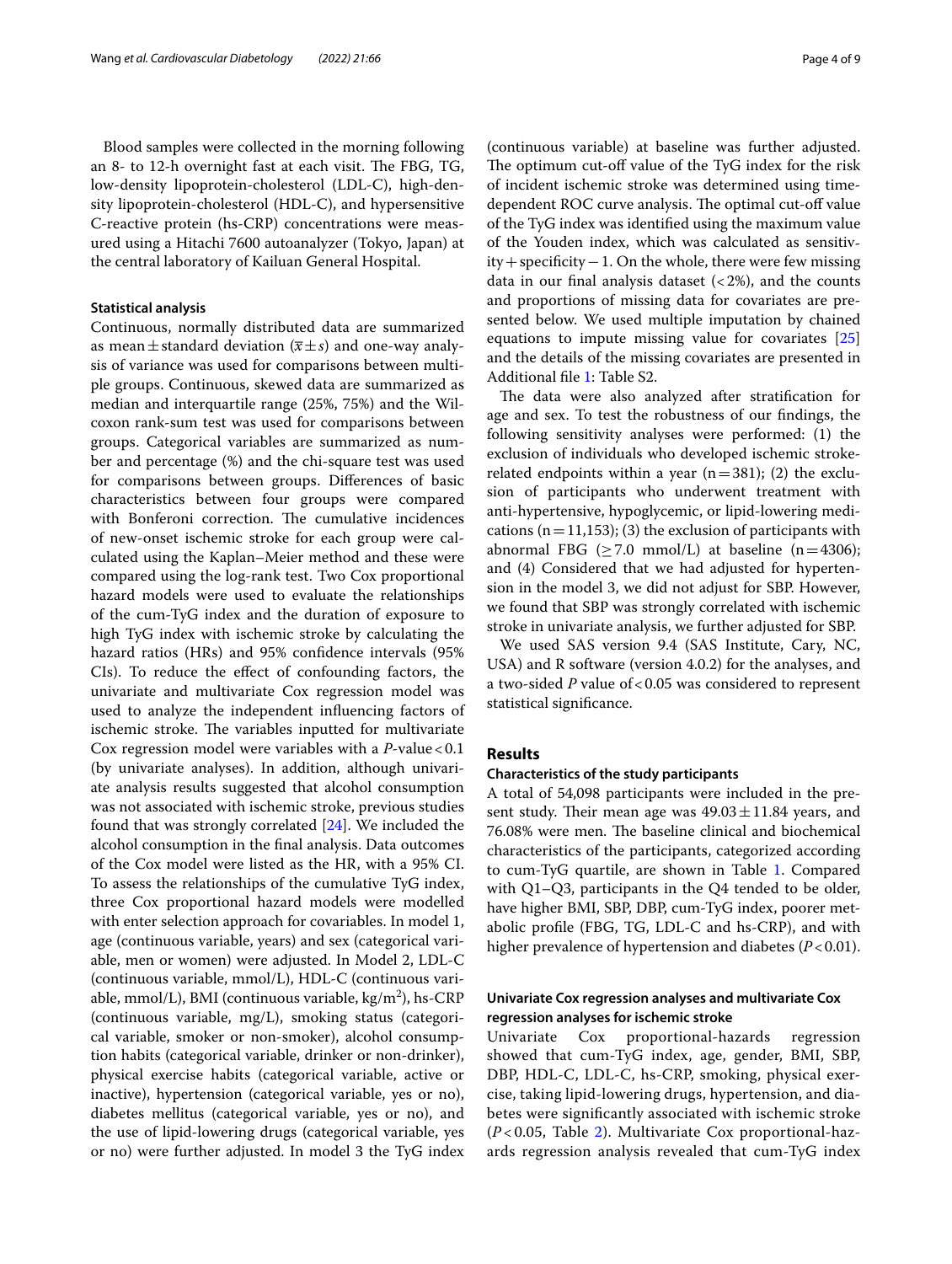|                               | Total               | Q1                  | Q <sub>2</sub>               | Q3                              | Q4                                  | P      |
|-------------------------------|---------------------|---------------------|------------------------------|---------------------------------|-------------------------------------|--------|
| Participants                  | 54,098              | 13,524              | 13,525                       | 13,525                          | 13,524                              |        |
| Age (years)                   | 49.03 ± 11.84       | 44.88 ± 10.57       | $46.99 \pm 11.50^a$          | 50.71 $\pm$ 11.89 <sup>ab</sup> | 53.54 $\pm$ 11.42 <sup>abc</sup>    | < 0.01 |
| Male, N (%)                   | 41,157 (76.08)      | 9561 (70.70)        | 10,782 (79.72)               | 10,506 (77.68)                  | 10,308 (76.22)                      | < 0.01 |
| BMI $(kg/m2)$                 | $25.01 \pm 3.16$    | $24.03 \pm 3.04$    | $24.84 \pm 3.14^a$           | $25.29 \pm 3.10^{ab}$           | $25.87 \pm 3.07$ <sup>abc</sup>     | < 0.01 |
| SBP (mmHg)                    | 129.44 ± 16.88      | $123.71 \pm 15.66$  | $128.33 \pm 15.64^a$         | $131.63 \pm 16.93^{ab}$         | $134.07 \pm 17.41$ <sup>abc</sup>   | < 0.01 |
| DBP (mmHg)                    | $83.54 \pm 9.22$    | 81.19±9.14          | $83.50 \pm 8.86^a$           | $84.43 \pm 9.21^{ab}$           | $85.06 \pm 9.20$ <sup>abc</sup>     | < 0.01 |
| HDL-C (mmol/L)                | $1.54 \pm 0.32$     | $1.59 \pm 0.32$     | $1.55 \pm 0.30$ <sup>a</sup> | $1.53 \pm 0.32^{ab}$            | $1.49 \pm 0.33^{\text{abc}}$        | < 0.01 |
| LDL-C (mmol/L)                | $2.49 \pm 0.64$     | $2.33 \pm 0.64$     | $2.49 \pm 0.60$ <sup>a</sup> | $2.54 \pm 0.62^{ab}$            | $2.62\pm0.64^\text{abc}$            | < 0.01 |
| FBG (mmol/L)                  | $5.54 \pm 1.38$     | $5.09 \pm 0.68$     | $5.35 \pm 0.96^a$            | $5.58 \pm 1.31^{ab}$            | $6.15 \pm 1.99$ <sup>abc</sup>      | < 0.01 |
| TG (mmol/L)                   | $1.34(0.98 - 1.96)$ | $0.97(0.75 - 1.25)$ | $1.32(1.01 - 1.75)^{a}$      | $1.45(1.07 - 2.19)^{ab}$        | 1.87 $(1.37 - 2.72)^{abc}$          | < 0.01 |
| hs-CRP (mg/L)                 | 1.45 (0.77-2.93)    | $1.35(0.67 - 2.80)$ | $1.34(0.71 - 2.69)^a$        | 1.49 $(0.80 - 2.98)^{ab}$       | 1.64 $(0.92 - 3.19)$ <sup>abc</sup> | < 0.01 |
| TyG index <sub>2006</sub>     | $8.64 \pm 0.69$     | $8.22 \pm 0.53$     | $8.56 \pm 0.57$ <sup>a</sup> | $8.74 \pm 0.65^{ab}$            | $9.04 \pm 0.70$ <sup>abc</sup>      | < 0.01 |
| TyG index <sub>2008</sub>     | $8.66 \pm 0.68$     | $8.19 \pm 0.50$     | $8.56 \pm 0.51$ <sup>a</sup> | $8.76 \pm 0.61^{ab}$            | $9.15 \pm 0.69$ <sup>abc</sup>      | < 0.01 |
| TyG index <sub>2010</sub>     | $8.69 \pm 0.67$     | $8.30 \pm 0.51$     | $8.61 \pm 0.55$ <sup>a</sup> | $8.77 \pm 0.65^{ab}$            | $9.09 \pm 0.70^{abc}$               | < 0.01 |
| Cum-TyG                       | $34.93 \pm 1.48$    | $30.05 \pm 1.62$    | $33.23 \pm 0.70^a$           | $35.88 \pm 0.87$ <sup>ab</sup>  | $40.56 \pm 2.61^{abc}$              | < 0.01 |
| Current smoking, N (%)        | 20,711 (38.28)      | 5314 (39.29)        | 5465 (40.41)                 | 5111 (37.79) <sup>ab</sup>      | 4821 (35.65)abc                     | < 0.01 |
| Current drinker, N (%)        | 19,167 (35.43)      | 4789 (35.4)         | 4952 (36.61)                 | 4769 (35.26)                    | 4657 (34.44) <sup>ab</sup>          | < 0.01 |
| Physical activity, N (%)      | 7833.0 (14.48)      | 1584 (11.71)        | 1621 (11.99)                 | 2163 (15.99) <sup>ab</sup>      | 2465 (18.23) <sup>abc</sup>         | < 0.01 |
| Hypertension, N (%)           | 25,880 (47.84)      | 4649 (34.38)        | 6062 (44.82) <sup>a</sup>    | 7115 (52.61) <sup>ab</sup>      | 8054 (59.55) <sup>abc</sup>         | < 0.01 |
| Diabetes mellitus, N (%)      | 6022 (11.13)        | 470 (3.48)          | 930 $(6.88)^a$               | 1605 (11.87) <sup>ab</sup>      | 3017 (22.31) <sup>abc</sup>         | < 0.01 |
| Antihypertensive drugs, N (%) | 8397 (15.5)         | 1354 (10.01)        | 2007 (14.84) <sup>a</sup>    | 2371 (17.53) <sup>ab</sup>      | 2665 (19.71) <sup>abc</sup>         | < 0.01 |
| Hypoglycemic drugs, N (%)     | 3125 (5.78)         | 239 (1.77)          | 453 $(3.35)^a$               | 772 (5.71) <sup>ab</sup>        | 1661 $(12.3)^{abc}$                 | < 0.01 |
| Lipid-lowering drugs, N (%)   | 905 (1.67)          | 123 (0.91)          | $163 (1.21)^a$               | 226(1.67) <sup>ab</sup>         | 393 (2.91) <sup>abc</sup>           | < 0.01 |

<span id="page-4-0"></span>**Table 1** Baseline characteristics of participants by cumulative TyG index quartiles

P, comparison of baseline characteristics between diferent TyG index groups

*BMI* body mass index, *SBP* systolic blood pressure, *DBP* diastolic blood pressure, *HDL-C* high-density lipoprotein cholesterol, *LDL-C* low-density lipoprotein cholesterol, *FBG* fasting blood glucose, *TG* triglyceride, *hs-CRP* high-sensitivity C reactive protein, *TyG index* triglyceride-glucose index

<sup>a</sup> P<0.05, compare with Q1 group. <sup>b</sup>P<0.05, compare with Q2 group. <sup>c</sup>P<0.05, compare with Q3 group

were independent risk factor of ischemic stroke, after adjusting for confounding factors (Table [2](#page-5-0)).

1.12–1.52) for groups Q2, Q3, and Q4, respectively, compared with Q1 (Table [3\)](#page-5-1).

## **Relationship between the cumulative TyG index and risk of ischemic stroke**

During a median follow-up period of 9 years (interquartile range 8.58, 9.31), 2083 (3.85%) participants developed ischemic stroke. The incidence rate of ischemic stroke events was 2.56, 3.66, 5.24, and 6.68 per 1000 person-years for groups Q1, Q2, Q3, and Q4 (Table [3\)](#page-5-1). The 9-year cumulative incidences of ischemic stroke were 2.26%, 3.24%, 4.66%, and 5.76% for groups Q1– Q4, respectively. The cumulative incidence of ischemic stroke among groups were statistical signifcance calculated using the log-rank test (*P* < 0.01; Fig. [2A](#page-6-0)). After adjustment for potential confounding factors, the fully adjusted HRs (95% CIs) (Model 3) were 1.09 (95% CI 0.94–1.27), 1.26 (95% CI 1.09–1.45), and 1.30 (95% CI

## **Relationship between the duration of exposure to a high TyG index and the incidence of ischemic stroke**

The cut-off values determined for the prediction of ischemic stroke using TyG index were 8.66, 8.68, and 8.46 in 2006, 2008, and 2010, respectively (Additional file [1](#page-7-2): Table S5). The incidence rate of ischemic stroke events was 2.89, 3.79, 4.95, and 6.26 per 1000 personyears for groups 0 year, 2 years, 4 years, and 6 years, respectively (Table [2\)](#page-5-0). The 9-year cumulative incidences of ischemic stroke were 2.62%, 3.36%, 4.36%, and 5.48% for groups 0 year, 2 years, 4 years, and 6 years, respectively. The cumulative incidence of ischemic stroke among groups were statistical signifcance calculated using the log-rank test  $(P< 0.01;$  Fig. [2](#page-6-0)B). Participants who were found to have a high TyG index at all three visits were at a higher risk of ischemic stroke than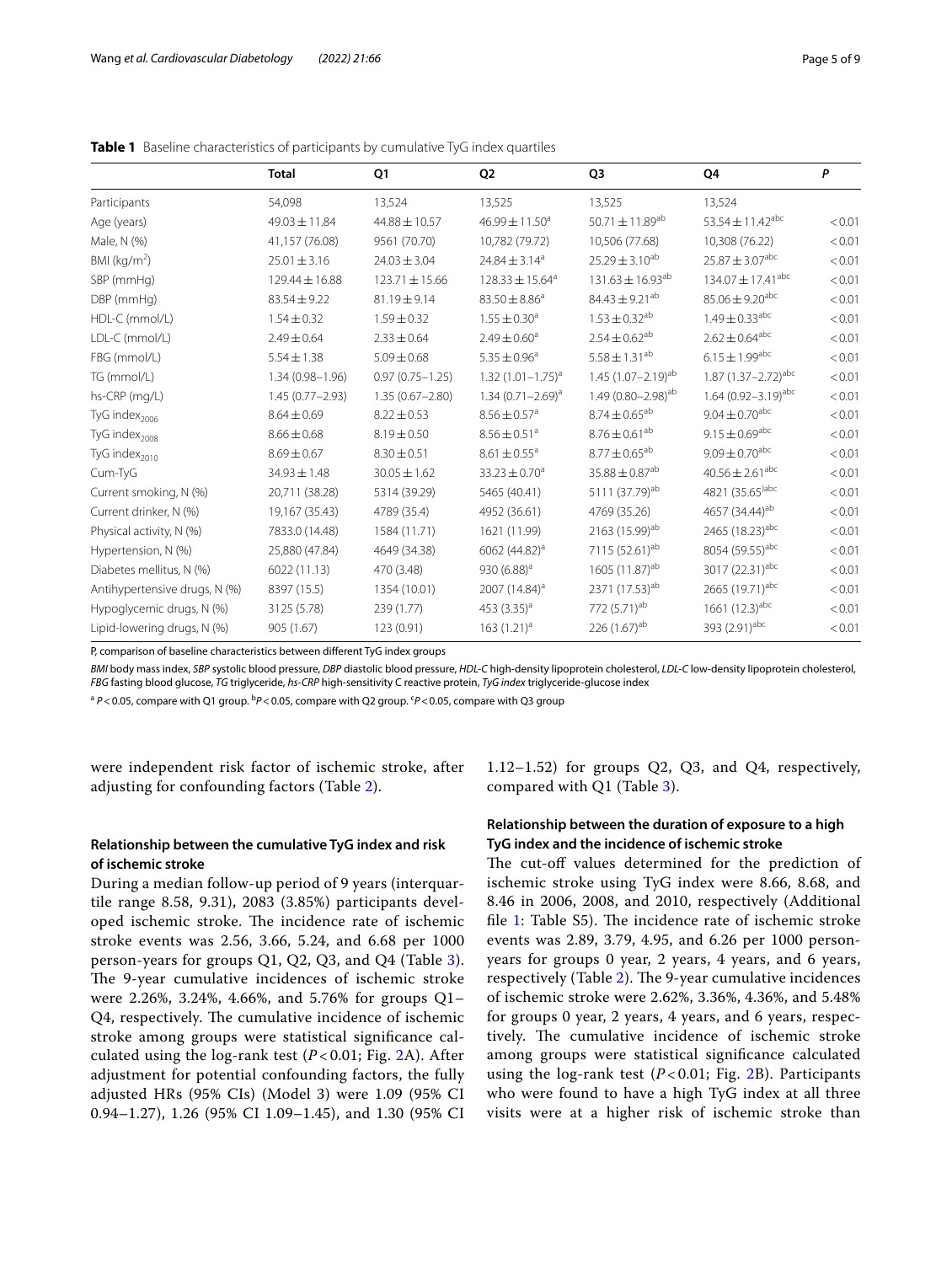<span id="page-5-0"></span>**Table 2** Risk factors for ischemic stroke were analyzed by univariate and multivariate Cox regression analysis

|                           | Univariate cox<br>regression analyses |         | <b>Multivariate cox</b><br>regression analyses |         |  |
|---------------------------|---------------------------------------|---------|------------------------------------------------|---------|--|
|                           | HR (95% CI)                           | P value | HR (95% CI)                                    | P value |  |
| Cum-TyG index             | 1.08(1.07,1.10)                       | < 0.01  | 1.02 (1.01,1.03)                               | < 0.01  |  |
| Age                       | 1.05 (1.05,1.06)                      | < 0.01  | 1.05 (1.04,1.05)                               | < 0.01  |  |
| Gender                    | 2.21 (1.94,2.51)                      | < 0.01  | 1.49 (1.29,1.71)                               | < 0.01  |  |
| <b>BMI</b>                | 1.07 (1.06,1.08)                      | < 0.01  | 1.01 (0.99,1.02)                               | 0.49    |  |
| <b>SBP</b>                | 1.04 (1.04,1.05)                      | < 0.01  | 1.02 (1.01,1.02)                               | < 0.01  |  |
| <b>DBP</b>                | 1.06 (1.05,1.06)                      | < 0.01  | $\sqrt{2}$                                     | 7       |  |
| HDL-C                     | 0.81(0.70, 0.93)                      | < 0.01  | 0.90(0.78,1.00)                                | 0.06    |  |
| LDL-C                     | 1.22(1.15, 1.31)                      | < 0.01  | 1.09(1.02,1.16)                                | < 0.01  |  |
| hs-CRP                    | 1.03 (1.02,1.04)                      | < 0.01  | 1.01 (1.00,1.02)                               | < 0.01  |  |
| TyG index <sub>2010</sub> | 1.53 (1.45,1.62)                      | < 0.01  | 1.13(1.05, 1.22)                               | < 0.01  |  |
| Current smoking           | 1.30 (1.20,1.42)                      | < 0.01  | 1.42 (1.28,1.58)                               | < 0.01  |  |
| Current drinker           | 1.07(0.98,1.17)                       | 0.12    | 1.00(0.89,1.11)                                | 0.12    |  |
| Physical activity         | 0.81(0.79, 0.83)                      | < 0.01  | 0.89 (0.79,1.00)                               | 0.05    |  |
| Hypertension              | 2.65 (2.43,2.89)                      | < 0.01  | 1.02(0.91, 1.14)                               | < 0.01  |  |
| Diabetes mellitus         | 2.47 (2.20, 2.77)                     | < 0.01  | 1.53 (1.34,1.74)                               | < 0.01  |  |
| Lipid-lowering<br>drugs   | 0.79(0.71, 0.85)                      | < 0.01  | 0.85(0.66, 1.11)                               | < 0.01  |  |

those in the other groups. After adjustment for all the identifed potential confounders, compared with the unexposed significantly 1.18; 95% C

#### <span id="page-5-1"></span>**Table 3** Assoc

| Incidence rate, per 1000<br>Case/Total<br>person-years                                                                                 | Model 1                                                                                      | Model |
|----------------------------------------------------------------------------------------------------------------------------------------|----------------------------------------------------------------------------------------------|-------|
| ciation of cumulative TyG index with ischemic stroke                                                                                   |                                                                                              |       |
| group (0 years), risk of ischemic stroke was<br>higher in those with 2 years group (HR:<br>I 0.95–1.25), 4 years group (HR: 1.32; 95%) | Several previous cross-sect<br>have demonstrated that the in<br>is affected by many paramete |       |

|                        | Case/Total | Incidence rate, per 1000<br>person-years | Model 1          | Model 2          | Model 3          |
|------------------------|------------|------------------------------------------|------------------|------------------|------------------|
| Quartiles              |            |                                          |                  |                  |                  |
| Q1                     | 312/13524  | 2.56                                     | 1.00             | 1.00             | 1.00             |
| Q2                     | 435/13525  | 3.66                                     | 1.24(1.07, 1.44) | 1.14 (0.98,1.32) | 1.09(0.94, 1.27) |
| Q <sub>3</sub>         | 604/13525  | 5.24                                     | 1.53(1.33, 1.76) | 1.34(1.17, 1.55) | 1.26(1.09, 1.45) |
| Q4                     | 732/13524  | 6.68                                     | 1.79 (1.56,2.05) | 1.45 (1.25,1.67) | 1.30(1.12, 1.52) |
| P for Trend            |            |                                          | < 0.0001         | < 0.0001         | 0.0002           |
| Time exposure duration |            |                                          |                  |                  |                  |
| 0 year                 | 365/14630  | 2.89                                     | 1.00             | 1.00             | 1.00             |
| 2 years                | 415/12653  | 3.79                                     | 1.37(1.19, 1.57) | 1.22 (1.06,1.40) | 1.18(1.02, 1.36) |
| 4 years                | 501/11733  | 4.95                                     | 1.77 (1.54,2.02) | 1.42 (1.23,1.63) | 1.32(1.14, 1.54) |
| 6 years                | 802/15082  | 6.26                                     | 2.18 (1.92,2.47) | 1.57 (1.37,1.80) | 1.38(1.16, 1.64) |
| P for Trend            |            |                                          | < 0.0001         | < 0.0001         | 0.0003           |
|                        |            |                                          |                  |                  |                  |

Model 1 age (continuous variable, years) and sex (categorical variable, men or women)

Model2: included variables in model 1 and further LDL-C (continuous variable, mmol/L), HDL-C (continuous variable, mmol/L), BMI (continuous variable, kg/m<sup>2</sup>), hs-CRP (continuous variable, mg/L), smoking status (categorical variable, smoker or non-smoker), alcohol consumption habits (categorical variable, drinker or nondrinker), physical exercise habits (categorical variable, active or inactive), hypertension (categorical variable, yes or no), diabetes mellitus (categorical variable, yes or no), and the use of lipid-lowering drugs (categorical variable, yes or no)

Model 3: included variables in model 2 and further the TyG index (continuous variable) at baseline

CI 1.14–1.54), and 6 years group (HR: 1.38; 95% CI 1.16–1.64), respectively (Table [3](#page-5-1)).

## **Results of analyses of stratifed data and sensitivity analyses**

Additional fle [1:](#page-7-2) Table. S3 shows the results of the stratifed analyses. In general, a high cumulative TyG index (group Q4) and long exposure to high TyG index (6 years) were signifcantly associated with a higher risk of ischemic stroke across the various stratified group. The sensitivity analyses, in which individuals who developed ischemic stroke within a year; who underwent treatment with anti-hypertensive, hypoglycemic, or lipid-lowering medications; or excluded who had diabetes, or further adjusted for SBP yielded similar results (Additional fle [1](#page-7-2): Table S4).

## **Discussion**

In the present cohort study, we found that high cumulative TyG index was associated with a higher risk of incident ischemic stroke, independent of other conventional risk factors. In addition, longer exposures to a high TyG index were found to increase the risk of ischemic stroke. These findings were validated by studying individuals who did not have diabetes and those who were not taking anti-hypertensive, hypoglycemic, or lipid-lowering medications.

tional, prospective studies hcidence of ischemic stroke its, including hypertension,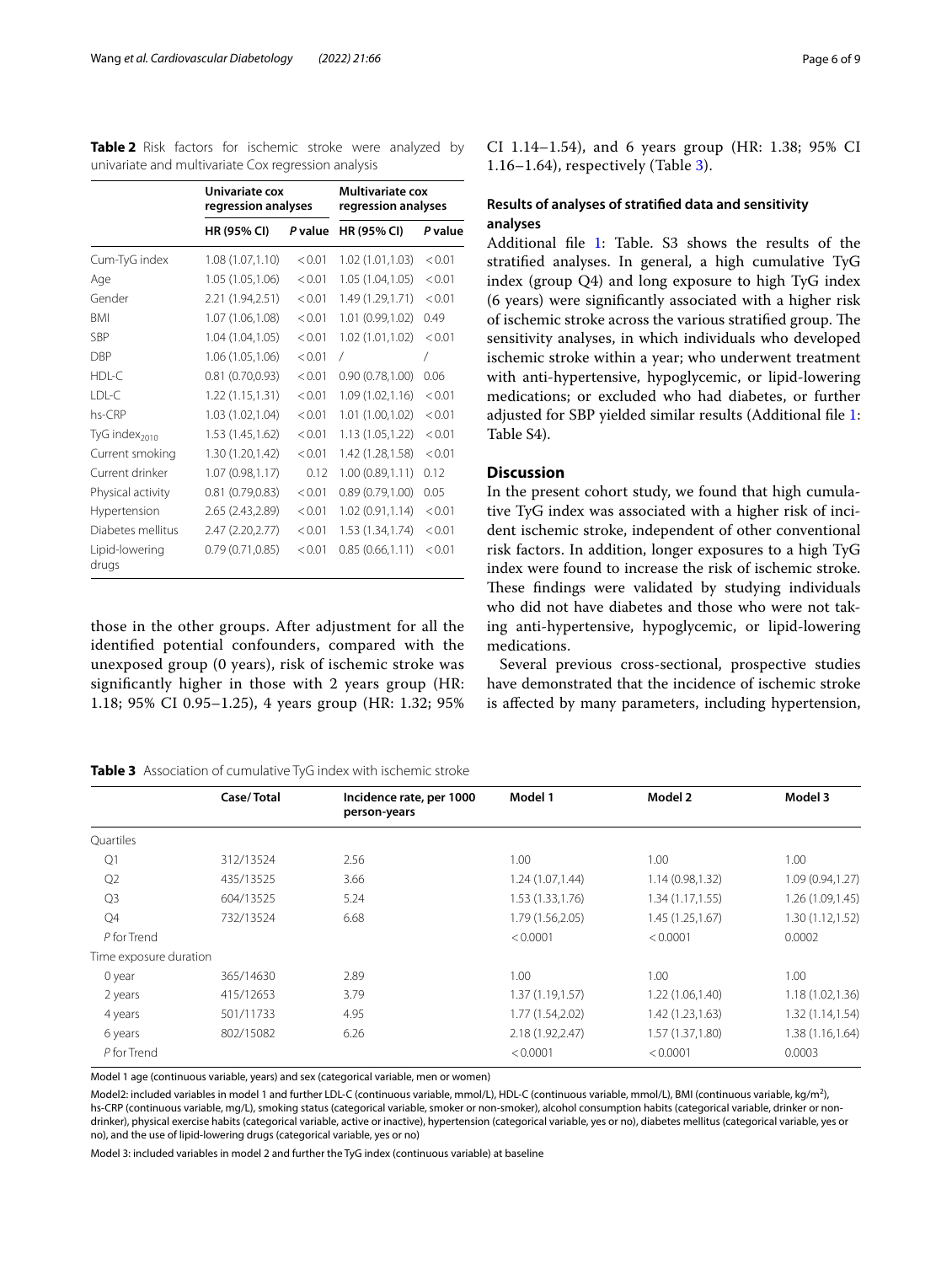

<span id="page-6-0"></span>diabetes, hypercholesterolemia, smoking, and obesity  $[10, 11, 26, 27]$  $[10, 11, 26, 27]$  $[10, 11, 26, 27]$  $[10, 11, 26, 27]$  $[10, 11, 26, 27]$  $[10, 11, 26, 27]$  $[10, 11, 26, 27]$  $[10, 11, 26, 27]$  $[10, 11, 26, 27]$ . In this present study, we found that age, SBP, DBP, BMI, TyG index, LDL-C, hs-CRP, smoking, hypertension, diabetes were the risk factors for ischemic stroke, while HDL-C, physical exercise, and taking lipidlowering drugs were the protect factor for ischemic stroke. What is more, after adjusted for confounding factors, we found cum-TyG index were independent risk factor of ischemic stroke. Wang et al*.* [[11\]](#page-8-7) found a 1.45 fold higher risk of ischemic stroke for individuals in the upper quartiles of TyG index, compared with those in the lowest quartile, but they only studied TyG measured at a single time point. In contrast, in the present study, we found that participants with a high cum-TyG index were at a higher risk of developing ischemic stroke. The risk of ischemic stroke was highest in individuals in the highest quartile group, with a multivariate-adjusted HR of 1.30 (95% CI 1.12–1.52). In addition, we found that sustained exposure to a high TyG index was a risk factor for ischemic stroke: compared with the unexposed group, a 6-year exposure to a high TyG index was associated with a 38% higher risk of ischemic stroke. In addition, the risk of ischemic stroke increased with increasing cumulative exposure to a high TyG index  $(P_{trend} < 0.05)$ . The previous studies and the present fndings imply that cum-TyG index exposure is an independent risk factor for ischemic stroke. Therefore, regular monitoring of the TyG index may be useful in clinical practice.

To the best of our knowledge, a few studies have examined the optimal cutoff value for TyG index for cardiovascular disease. Tian et al*.* [[5\]](#page-8-24) estimated TyG index cut-of value with 8.8 for cardiovascular disease, for which the area under the ROC curve was 0.751 (95% CI 0.704– 0.799). However, as they did not consider the disease status changing over time, we used the time-dependent ROC to determine the optimum cut-off values of the TyG index for the risk of incident ischemic stroke, with 8.66 in 2006, 8.68 in 2008, and 8.46 in 2010, respectively. In addition, we found that the risk of ischemic stroke was lower when anti-hypertension, lipid-lowering and hypoglycemic medications were being administered [[28](#page-8-25)[–30](#page-8-26)]. Therefore, we repeated the analysis after the exclusion of individuals taking anti-hypertension, lipid-lowering or hypoglycemic drugs, but this did not afect the fndings. Because abnormal metabolic status, including diabetes mellitus, also increases the risk of ischemic stroke [[19,](#page-8-15) [31\]](#page-8-27), we analyzed the data after the exclusion of participants with diabetes mellitus, and again the fndings were unaffected. Thus, the association between cum-TyG index and the risk of ischemic stroke has also been demonstrated in individuals without diabetes and in those who were not taking anti-hypertensive, hypoglycemic, or lipid-lowering medications. This implies that it may be useful to monitor and maintain an appropriate TyG index over time to aid the prevention of ischemic stroke in the general population, and especially in individuals who do not have diabetes and are not taking medication.

Although we found an association between the cumulative exposure to TyG index and the risk of ischemic stroke, the underlying mechanism is unclear. However, the results of previous studies suggest that the following may be involved. First, IR increases the risks of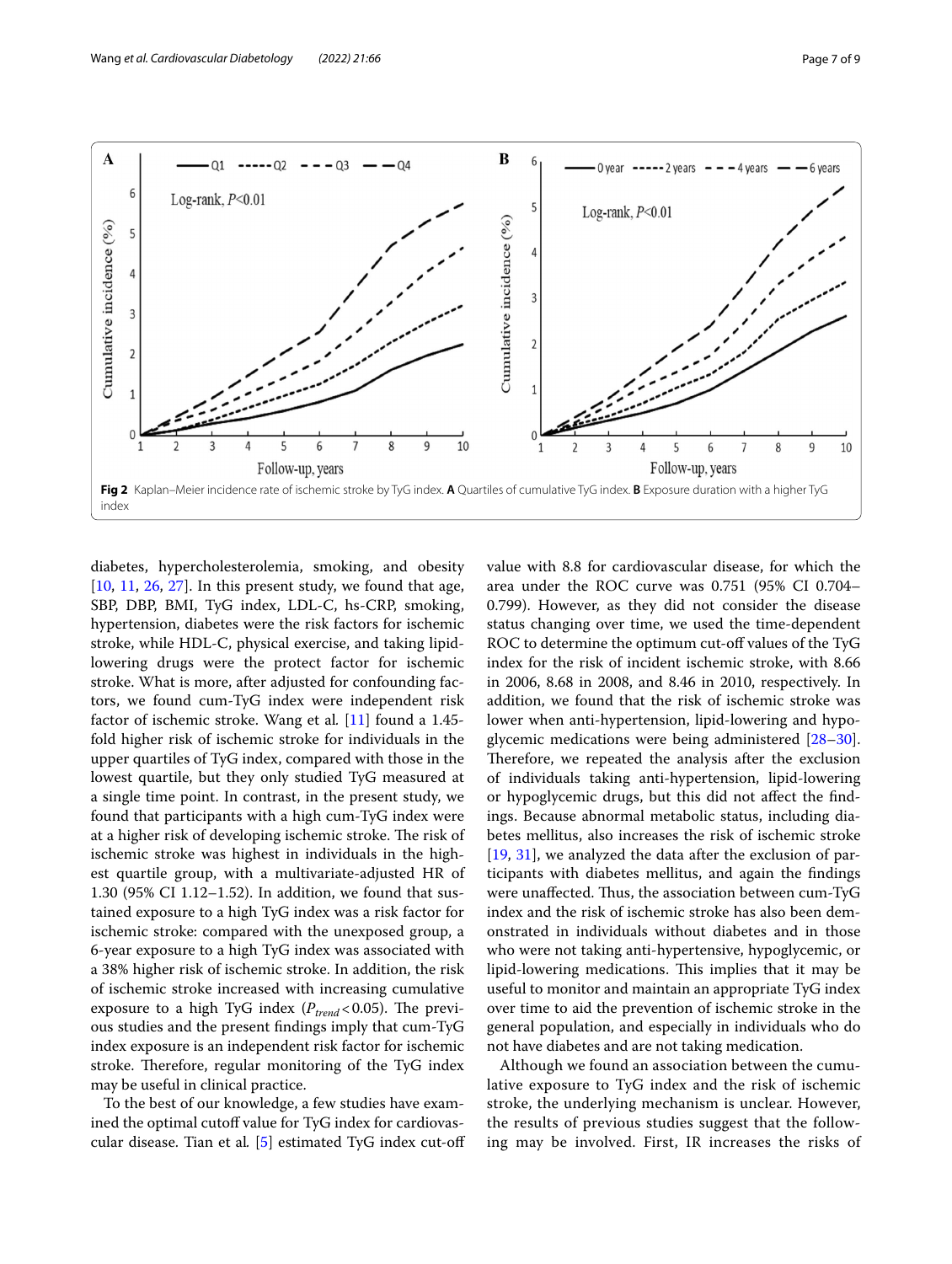developing chronic metabolic diseases, such as diabetes, hypertension, and dyslipidemia [\[32](#page-8-28), [33](#page-8-29)], which are also risk factors for ischemic stroke. Given that individuals with IR often have multiple risk factors, their combined efect is likely to further increase the risk of ischemic stroke. Second, IR is associated with chronic infammation, oxidative stress, and endothelial dysfunction, and accelerates the progression of atherosclerosis, which is a key component of the pathogenesis of ischemic stroke [\[34–](#page-8-30)[37\]](#page-8-31). Finally, IR is also associated with greater platelet adhesion, activation, and aggregation, which leads to the occlusion of cerebral arteries, causing hemodynamic disturbances [[38,](#page-8-32) [39\]](#page-8-33).

There were several limitations to the present study. (1) It was an observational cohort study; therefore, we could not establish a causal relationship between cumulative TyG index exposure and the risk of ischemic stroke. (2) Although we adjusted for potential risk factors for ischemic stroke, other unmeasured or residual confounders, such as genetic susceptibility, may well have afected the fndings. (3) We used the time-weighted method to calculate cumulative exposure to TyG index, and the time represent the participant-specifc time intervals between consecutive examinations. There may slightly differ from time intervals for each person, but all participants underwent the physical examination every two years, and the means of time<sub>1–2</sub> and time<sub>2–3</sub> were 2.07 and 1.97 years. Therefore, differences in time internal at onset did not have a meaningful effect on the results. (4) The participants were recruited from the Kailuan Study, which is a community-based cohort study; therefore, the fndings of the present study cannot be directly extrapolated to other ethnicities. However, because the population studied was quite homogeneous, the fndings are likely to be reliable.

## **Conclusions**

In conclusion, we found that high cumulative TyG index is associated with a higher risk of incident ischemic stroke. Furthermore, long exposure to a high TyG index may increase the risk of ischemic stroke. These findings imply that monitoring and maintenance of an appropriate TyG index may be useful for the prevention of ischemic stroke.

#### **Abbreviations**

BMI: Body mass index; SBP: Systolic blood pressure; DBP: Diastolic blood pressure; FBG: Fasting blood glucose; HDL-C: High-density lipoprotein-cholesterol; hsCRP: High-sensitivity C-reactive protein; IR: Insulin resistance; LDL-C: Low-density lipoprotein-cholesterol; TG: Triglycerides; TyG index: Triglycerideglucose index; CVD: Cardiovascular disease; HR: Hazard ratio; CI: Confdence interval; ROC: Receiver operating characteristic.

## **Supplementary Information**

The online version contains supplementary material available at [https://doi.](https://doi.org/10.1186/s12933-022-01510-y) [org/10.1186/s12933-022-01510-y.](https://doi.org/10.1186/s12933-022-01510-y)

<span id="page-7-2"></span>**Additional fle 1: Table S1.** Variable assignment table for Univariate COX regression analyses and multivariate COX regression. **Table S2.**  Counts and proportions of missing data. **Table S3.** Stratifed analysis for the association of cumulative TyG index with ischemic stroke. **Table S4**. Sensitivity analysis for association of cumulative TyG index with ischemic stroke. **Table S5.** Receiver operative characteristics curve and cutoff value of triglyceride-glucose index for incident ischemic stroke.

#### **Acknowledgements**

The authors thank all the members of the Kailuan Study Team and the participants for their contributions.

#### **Author contributions**

XW, BF, ZH, ZC, and ZC were responsible for drafting the manuscript and analyzing the data. SW and YC were responsible for designing the study. XY, ZC, and GC were responsible for developing the frst draft of the manuscript. All the authors contributed to the writing of the paper. All authors read and approved the fnal manuscript.

## **Funding**

This work was supported by the National Natural Science Foundation of China (No. 81870312).

#### **Availability of data and materials**

The datasets used and/or analyzed during the present study are available from the corresponding author on reasonable request.

#### **Declarations**

#### **Ethics approval and consent to participate**

The study was performed according to the guidelines of the Declaration of Helsinki and was approved by the Ethics Committee of Kailuan General Hospital (approval number: 2006-05). All the participants agreed to take part in the study and provided their written informed consent.

#### **Consent for publication**

Not applicable.

#### **Competing interests**

The authors declare no potential confict of interest.

#### **Author details**

<sup>1</sup> Shantou University Medical College, Shantou, Guangdong, China. <sup>2</sup> Department of Cardiology, Second Afliated Hospital of Shantou University Medical College, Shantou, Guangdong, China. <sup>3</sup> Department of Epidemiology and Biostatistics, Institute of Basic Medical Sciences Chinese Academy of Medical Sciences; School of Basic Medicine Peking Union Medical College, Beijing, China. 4 North China University of Science and Technology, Tangshan, China. <sup>5</sup> Department of Epidemiology, University Medical Center Groningen, University of Groningen, Groningen, Netherlands. <sup>6</sup>China Medical University, Shenyang, China. <sup>7</sup> Department of Cardiology, Kailuan General Hospital, Tangshan, China.

Received: 9 March 2022 Accepted: 22 April 2022 Published online: 03 May 2022

#### **References**

- <span id="page-7-0"></span>Parr E, Ferdinand P, Roffe C. Management of acute stroke in the older person. Geriatrics (Basel). 2017;2(3):27.
- <span id="page-7-1"></span>2. GBD Stroke Collaborators. Global, regional, and national burden of stroke and its risk factors, 1990–2019: a systematic analysis for the Global Burden of Disease Study 2019. Lancet Neurol. 2021;20(10):795–820.